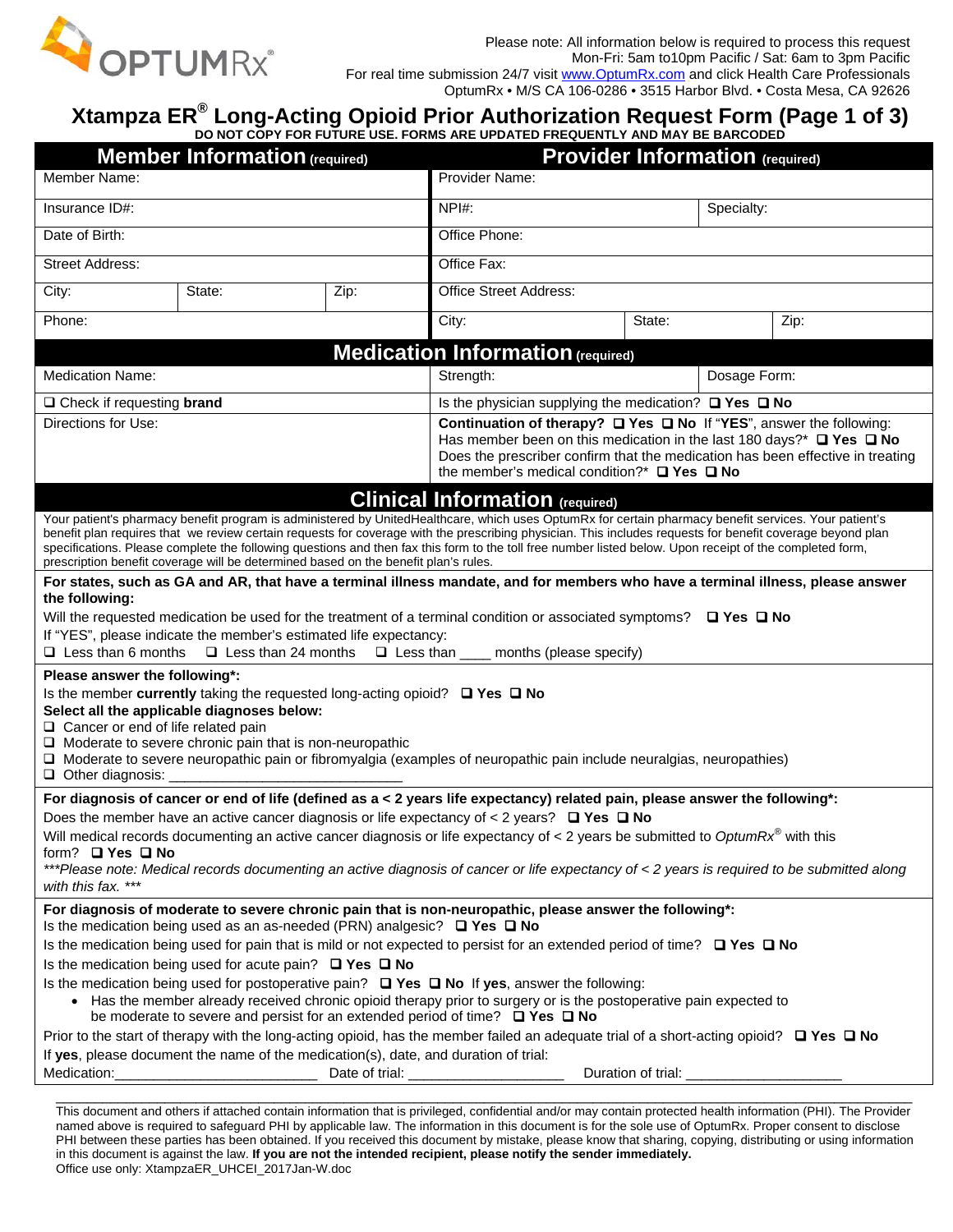**OPTUMRx®** 

## **Xtampza ER® Long-Acting Opioid Prior Authorization Request Form (Page 2 of 3)**

|                                                                                                                                                                                                                           | DO NOT COPY FOR FUTURE USE. FORMS ARE UPDATED FREQUENTLY AND MAY BE BARCODED                                                                                                                                                                                                                                                                                                                                                                                                                                                                               |  |  |  |  |
|---------------------------------------------------------------------------------------------------------------------------------------------------------------------------------------------------------------------------|------------------------------------------------------------------------------------------------------------------------------------------------------------------------------------------------------------------------------------------------------------------------------------------------------------------------------------------------------------------------------------------------------------------------------------------------------------------------------------------------------------------------------------------------------------|--|--|--|--|
|                                                                                                                                                                                                                           | For diagnosis of moderate to severe neuropathic pain or fibromyalgia, please answer the following*:                                                                                                                                                                                                                                                                                                                                                                                                                                                        |  |  |  |  |
| Does the member have a contraindication to or has not exhibited an adequate response to treatment with gabapentin titrated to a therapeutic<br>dose? □ Yes □ No If yes, please document dose, date, and duration of trial |                                                                                                                                                                                                                                                                                                                                                                                                                                                                                                                                                            |  |  |  |  |
|                                                                                                                                                                                                                           | Does the member have a contraindication to or has not exhibited an adequate response to treatment with a tricyclic antidepressant titrated to<br>the maximum tolerated dose? $\Box$ Yes $\Box$ No If yes, please document drug, dose, date, and duration of trial:                                                                                                                                                                                                                                                                                         |  |  |  |  |
|                                                                                                                                                                                                                           | Reauthorization [Non-cancer and non-end of life pain only]*:<br>If this is a reauthorization request, please answer all of the following questions:                                                                                                                                                                                                                                                                                                                                                                                                        |  |  |  |  |
|                                                                                                                                                                                                                           |                                                                                                                                                                                                                                                                                                                                                                                                                                                                                                                                                            |  |  |  |  |
|                                                                                                                                                                                                                           |                                                                                                                                                                                                                                                                                                                                                                                                                                                                                                                                                            |  |  |  |  |
| 2.                                                                                                                                                                                                                        | What alternative nonopioid and nonpharmacologic interventions are currently being used with this medication? (Document other                                                                                                                                                                                                                                                                                                                                                                                                                               |  |  |  |  |
| 3.                                                                                                                                                                                                                        |                                                                                                                                                                                                                                                                                                                                                                                                                                                                                                                                                            |  |  |  |  |
| 4.                                                                                                                                                                                                                        | What is the member's most recent score on a substance abuse/opioid dependence risk assessment tool? (Document score)                                                                                                                                                                                                                                                                                                                                                                                                                                       |  |  |  |  |
| 5.                                                                                                                                                                                                                        | What is the rationale for not tapering and discontinuing the requested medication? (Document rationale)                                                                                                                                                                                                                                                                                                                                                                                                                                                    |  |  |  |  |
| 6.                                                                                                                                                                                                                        | What comorbid mental health conditions has the member been screened for? (Document mental health conditions for which the                                                                                                                                                                                                                                                                                                                                                                                                                                  |  |  |  |  |
| 7.                                                                                                                                                                                                                        | Has the state's prescription drug monitoring program (PDMP) been reviewed for this member? $\Box$ Yes $\Box$ No $\Box$ None in state                                                                                                                                                                                                                                                                                                                                                                                                                       |  |  |  |  |
| 8.                                                                                                                                                                                                                        | Has the member been assessed for risk of respiratory depression from medical comorbidities or the concurrent use of benzodiazepines<br>or other drugs causing drug-drug interactions and the prescriber acknowledges that they have completed an assessment of increased<br>risk for respiratory depression? $\Box$ Yes $\Box$ No $\Box$ No $\Box$ No $\Box$ No $\Box$ No $\Box$ No $\Box$ No $\Box$ No $\Box$ No $\Box$ No $\Box$ No $\Box$ No $\Box$ No $\Box$ No $\Box$ No $\Box$ No $\Box$ No $\Box$ No $\Box$ No $\Box$ No $\Box$ No $\Box$ No $\Box$ |  |  |  |  |
|                                                                                                                                                                                                                           |                                                                                                                                                                                                                                                                                                                                                                                                                                                                                                                                                            |  |  |  |  |
|                                                                                                                                                                                                                           | <b>Quantity limit requests*:</b>                                                                                                                                                                                                                                                                                                                                                                                                                                                                                                                           |  |  |  |  |
|                                                                                                                                                                                                                           | What is the quantity requested per MONTH? ________                                                                                                                                                                                                                                                                                                                                                                                                                                                                                                         |  |  |  |  |
|                                                                                                                                                                                                                           | For diagnosis of cancer related pain or who are end of life (life expectancy < 2 years), please answer the following*                                                                                                                                                                                                                                                                                                                                                                                                                                      |  |  |  |  |
|                                                                                                                                                                                                                           |                                                                                                                                                                                                                                                                                                                                                                                                                                                                                                                                                            |  |  |  |  |
|                                                                                                                                                                                                                           |                                                                                                                                                                                                                                                                                                                                                                                                                                                                                                                                                            |  |  |  |  |
|                                                                                                                                                                                                                           | Is the member opioid tolerant who has diagnosis of pain severe enough to require daily, around-the-clock, long-term opioid treatment for which<br>alternative treatment options are inadequate? $\Box$ Yes $\Box$ No                                                                                                                                                                                                                                                                                                                                       |  |  |  |  |
|                                                                                                                                                                                                                           | Can the requested dose be achieved by moving to a higher strength dosage form? $\Box$ Yes $\Box$ No                                                                                                                                                                                                                                                                                                                                                                                                                                                        |  |  |  |  |
| For diagnosis of non-cancer or non-end of life related pain, please answer the following*                                                                                                                                 |                                                                                                                                                                                                                                                                                                                                                                                                                                                                                                                                                            |  |  |  |  |
| Does the dose exceed 90 morphine equivalent doses (MED) daily? $\Box$ Yes $\Box$ No                                                                                                                                       |                                                                                                                                                                                                                                                                                                                                                                                                                                                                                                                                                            |  |  |  |  |
| Example of 90 MED equivalent: Xtampza ER = 54mg/day                                                                                                                                                                       |                                                                                                                                                                                                                                                                                                                                                                                                                                                                                                                                                            |  |  |  |  |
| Can the requested dose be achieved by moving to a higher strength dosage form? $\Box$ Yes $\Box$ No                                                                                                                       |                                                                                                                                                                                                                                                                                                                                                                                                                                                                                                                                                            |  |  |  |  |
|                                                                                                                                                                                                                           |                                                                                                                                                                                                                                                                                                                                                                                                                                                                                                                                                            |  |  |  |  |

This document and others if attached contain information that is privileged, confidential and/or may contain protected health information (PHI). The Provider named above is required to safeguard PHI by applicable law. The information in this document is for the sole use of OptumRx. Proper consent to disclose PHI between these parties has been obtained. If you received this document by mistake, please know that sharing, copying, distributing or using information in this document is against the law. **If you are not the intended recipient, please notify the sender immediately.** Office use only: XtampzaER\_UHCEI\_2017Jan-W.doc

\_\_\_\_\_\_\_\_\_\_\_\_\_\_\_\_\_\_\_\_\_\_\_\_\_\_\_\_\_\_\_\_\_\_\_\_\_\_\_\_\_\_\_\_\_\_\_\_\_\_\_\_\_\_\_\_\_\_\_\_\_\_\_\_\_\_\_\_\_\_\_\_\_\_\_\_\_\_\_\_\_\_\_\_\_\_\_\_\_\_\_\_\_\_\_\_\_\_\_\_\_\_\_\_\_\_\_\_\_\_